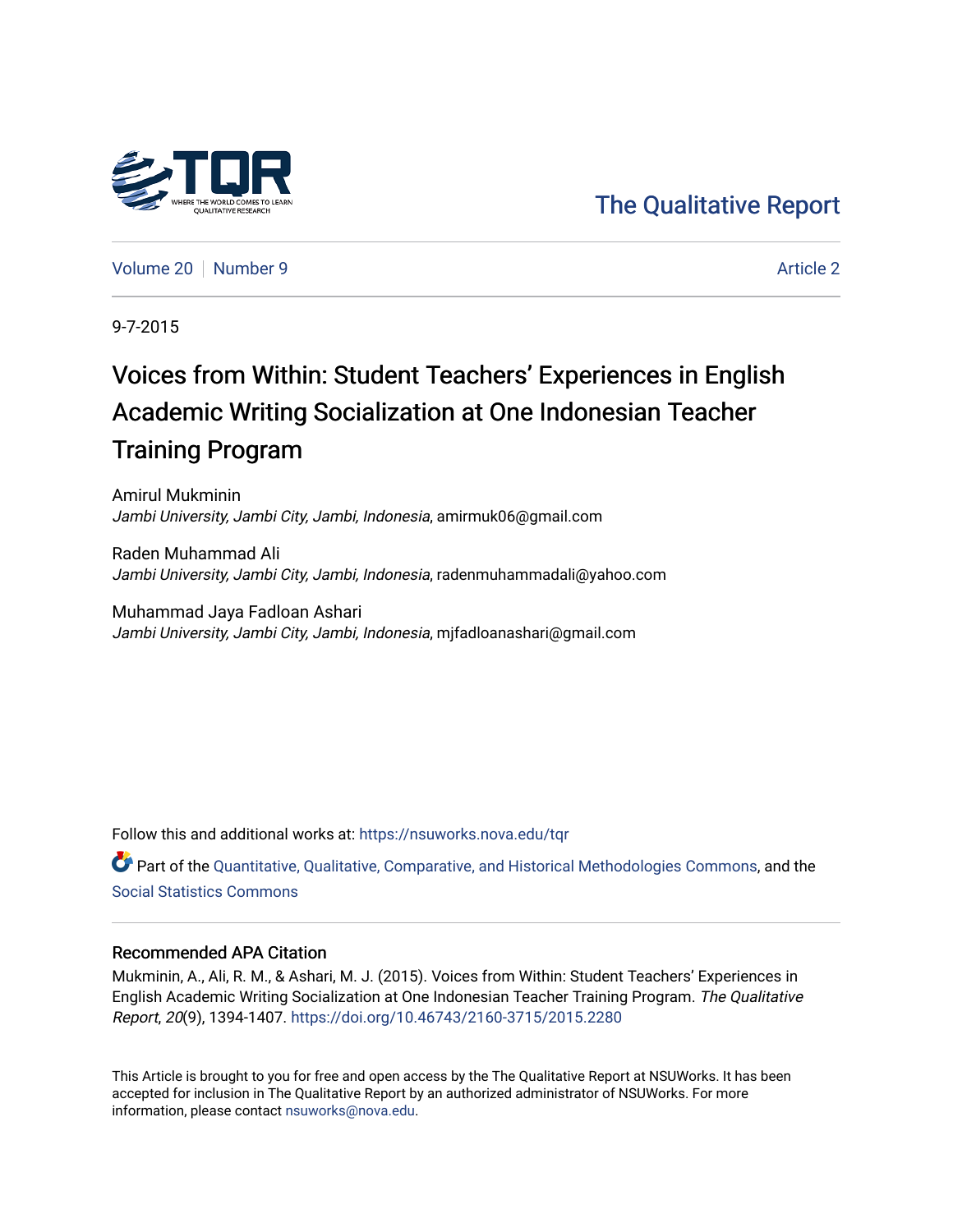# **Qualitative Research Graduate Certificate** Indulge in Culture Exclusively Online . 18 Credits **LEARN MORE**

### Voices from Within: Student Teachers' Experiences in English Academic Writing Socialization at One Indonesian Teacher Training Program

#### Abstract

The purpose of this qualitative study was to examine the experiences of Indonesian student teachers in English academic writing socialization at one public university teacher-training program in Jambi, Indonesia. The theoretical framework of cultural capital was used to guide the study. The data were collected through demographic profiles and semi-structured in- depth interviews with student teachers. The constant comparative method guided the data analysis. Five salient themes that emerged in this research were (1) no writing cultural backgrounds, (1) needing long-lasting exposure and internalization, (3) lack of academic writing socialization, (4) lack of institutional supports, and (5) lack of lecturers' help due to higher power distance. The findings of this study provide evidence for policy makers and teacher educators to understand how teacher education management related to the English academic writing internalization should be improved at the program level. Policy implications and suggestions for future research are discussed.

#### Keywords

Indonesian Student Teachers, English Academic Writing Socialization

#### Creative Commons License



This work is licensed under a [Creative Commons Attribution-Noncommercial-Share Alike 4.0 License](https://creativecommons.org/licenses/by-nc-sa/4.0/).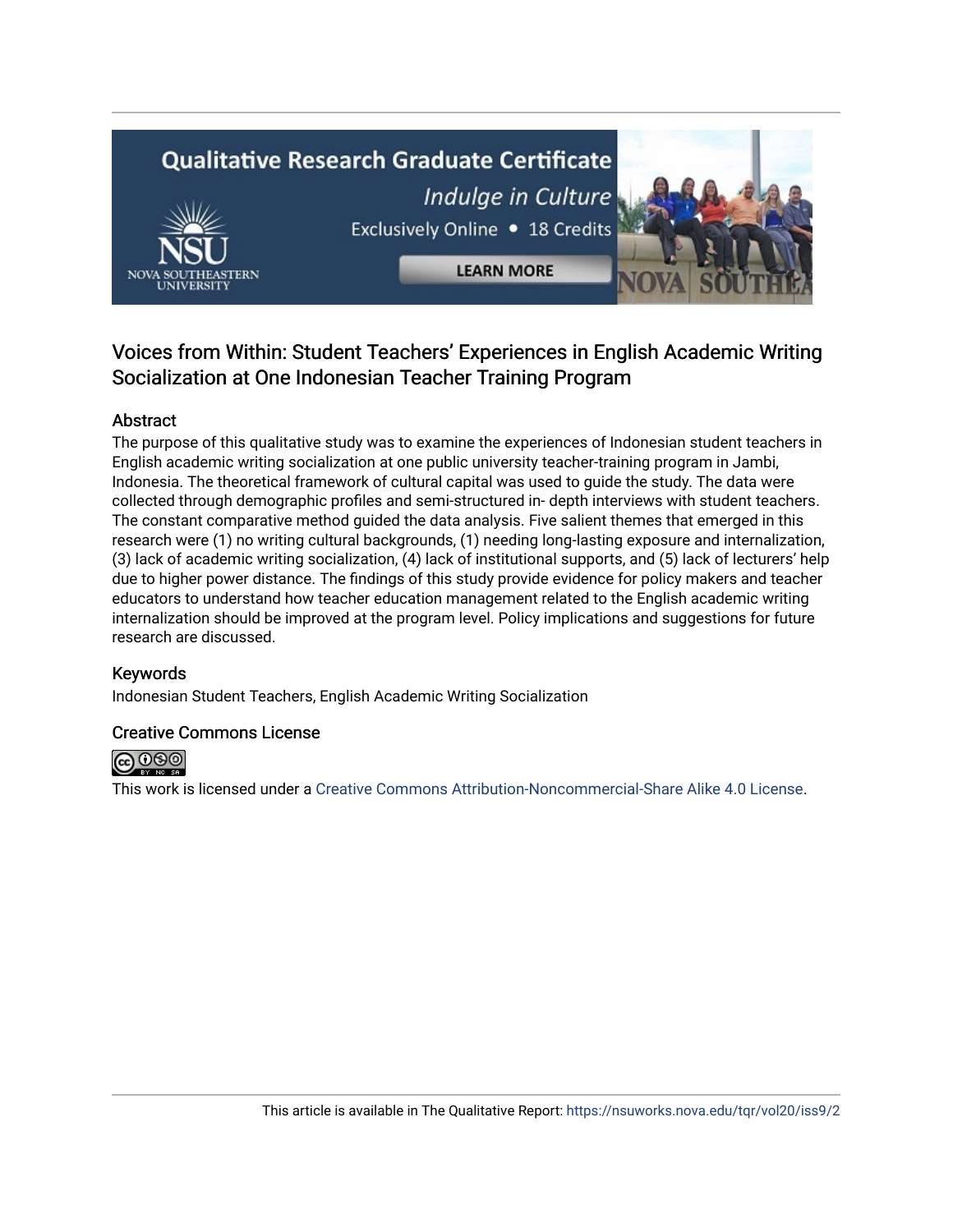

## **Voices from Within: Student Teachers' Experiences in English Academic Writing Socialization at One Indonesian Teacher Training Program**

Amirul Mukminin, Raden Muhammad Ali, and Muhammad Jaya Fadloan Ashari Jambi University, Jambi City, Jambi, Indonesia

*The purpose of this qualitative study was to examine the experiences of Indonesian student teachers in English academic writing socialization at one public university teacher-training program in Jambi, Indonesia. The theoretical framework of cultural capital was used to guide the study. The data were collected through demographic profiles and semi-structured indepth interviews with student teachers. The constant comparative method guided the data analysis. Five salient themes that emerged in this research were (1) no writing cultural backgrounds, (1) needing long-lasting exposure and internalization, (3) lack of academic writing socialization, (4) lack of institutional supports, and (5) lack of lecturers' help due to higher power distance. The findings of this study provide evidence for policy makers and teacher educators to understand how teacher education management related to the English academic writing internalization should be improved at the program level. Policy implications and suggestions for future research are discussed. Keywords: Indonesian Student Teachers, English Academic Writing Socialization.*

Writing has become a crucial issue due to a policy made by the Indonesian Ministry of Education and Culture through the Directorate of Higher Education requiring university students including under/graduate students to write a research article on an academic journal as one of their requirements to finish their study at their home university. Some parties are for the policy, but some are against the policy. The followers of the policy have claimed that the policy would increase the number of research articles published nationally and internationally. However, the opponents of the policy claimed that the policy has not considered the negative impacts such as an increase in plagiarism since the anti-plagiarism has not been established well throughout the country.

Regardless of the debate on the policy, previous literature has indicated that writing is one of the most important skills for students at university level. Additionally, writing is deemed as a complex cognitive and motivational activity encompassing problems solving and deploying strategies to achieve communicative goals (Graham, 2010; Kurt & Atay, 2007; McLeod, 1987). Becoming a good writer requires discourse knowledge on the various aims and forms of writing and knowledge on the topics of students' compositions (Graham, 2010). Writing in English in higher education is not a single entity but rather for students, it epitomizes a multifaceted collection of interconnected abilities, processes, and relationships requiring academic socialization models of academic writing (Deane, Odendahl, Quinlan, Fowles, Welsh, & Bivens-Tatum, 2008; Gan, Humphreys, and Lyons, 2004; McLeod, 1987).

The importance of writing in English has become the focus of several previous studies (Adams, 2003; Castro, 2004; Ellis & Yuan, 2004; Erkan & Saban, 2011; Gupta & Woldemariam 2011; Johnson, 1992; Lee, 2002; Lynch & Maclean, 2000; Snellings, Van Gelderen, & De Glopper, 2004). However, even though several studies have been done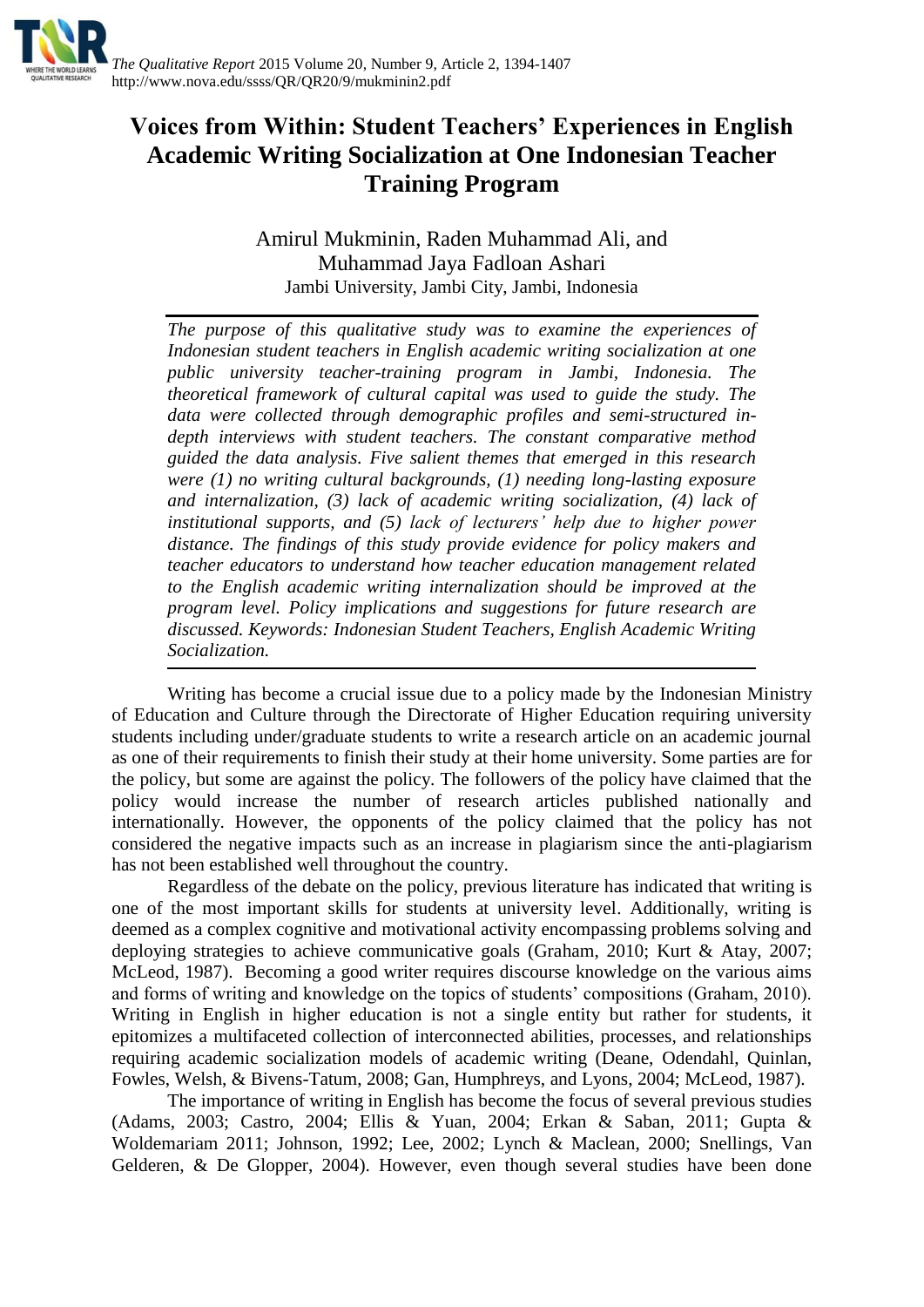related to writing in English as a second or foreign language, studies on foreign learners' difficulties and constraints in producing a second or foreign language especially in written forms are few; particularly English education student teachers at non-English speaking universities in Indonesia.

The purpose of this qualitative study was to examine the experiences of Indonesian student teachers in English academic writing socialization at one public university teacher training program in Jambi, Indonesia. Participants in this study were required by their program to take four writing courses in English and to write a mini research paper in their final year. This research is important because research exploring the experiences of Indonesian student teachers in English academic writing, especially at non-English speaking universities in Indonesia is still rare. This study would also be an attempt to fill the gap in the literature related student teachers' difficulties and constraints in academic writing at university level and how teacher education management related to the English academic writing internalization should be improved at the program level.

#### **The Context of the Study**

In qualitative research, the report should incorporate background information of the researcher, his or her personal connections to the participants, topic being studied, and the perspectives that he or she brings to the subject (Patton, 2002). This suggests that a qualitative researcher should "explicitly identify their biases, values, and personal interest about their research topic and process" and access to the research participants (Creswell, 2002, p. 184). The first author for this study is a faculty member of the Faculty of Education, Jambi University in Jambi, Indonesia. He holds a PhD from Florida State University in Educational Leadership and Policy Studies sponsored by Fulbright. He was a postdoctoral researcher at the University of Groningen, the Netherlands. The first author also had experience and training in qualitative research by taking various courses at a graduate level, including qualitative research methods, qualitative data analysis, and research methods in education. In addition, he was a graduate research assistant for qualitative data analysis at the college of education, Florida State University. The second author is a junior teaching staff at Faculty of Education, Jambi University in Jambi, Indonesia. He holds a master's degree in English education from Padang State University in Padang, West Sumatra, Indonesia. The third author obtained his BA from English education program at Faculty of Education, Jambi University in Jambi, Indonesia.

This study was part of the authors' research project to examine the experiences of Indonesian student teachers in English academic writing socialization at one Indonesian public university teacher training program in Jambi, Indonesia. The authors' interest in exploring the experiences of Indonesian student teachers in English academic writing socialization was sparked by the fact that Indonesian student teachers at the research site were required to take four writing courses in English and to write a mini research paper in their final year. However, English is not the first language in Indonesia and as undergraduate student teachers; they seemed to have difficulties and constraints to be successful in writing courses and writing a mini research paper in their final year. We decided to do this study as an attempt to provide information for policy makers at university and faculty level to help student teachers succeed in their study.

#### **Theoretical Framework**

For this study, Bourdieu's (1986) theory of cultural capital was used as the theoretical framework. As the originator of the concept of cultural capital and one of the scholars of the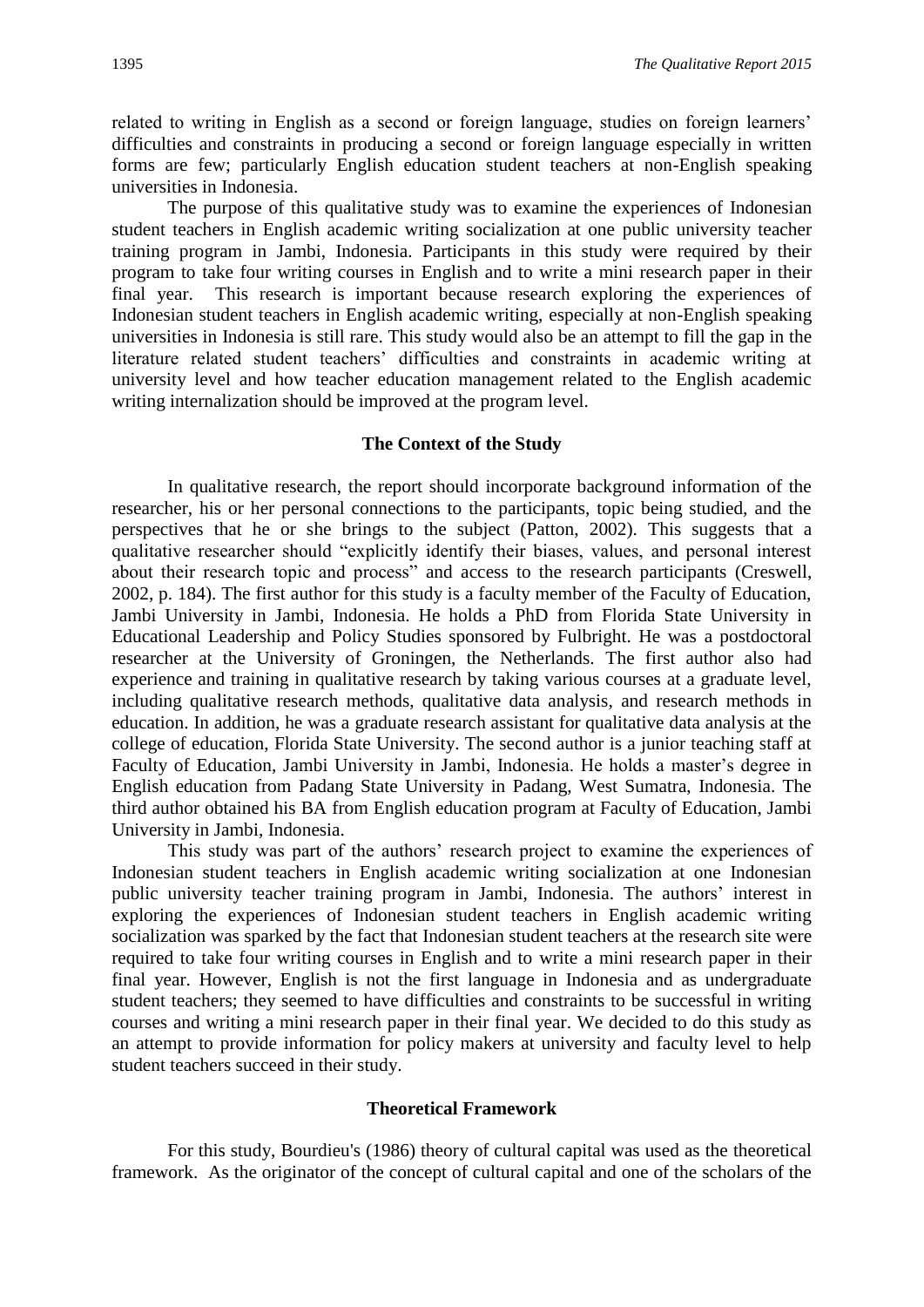new sociology of education, Pierre Bourdieu, the French sociologist, claimed that cultural capital exists in three forms (embodied, objectified, and institutionalized). First, Bourdieu (1986) argued that cultural capital is embodied in behaviors, interaction, expression, and in the command of valued cultural knowledge. In other words, in its embodied form, cultural capital is related to capability or skill, which cannot be disconnected from its holder due to a long-lasting disposition. Second, Bourdieu (1986) argued that in an objectified form, cultural capital is related to cultural things such as museums, libraries, monuments, historical sites, university syllabi and texts. Finally, in an institutionalized form, cultural capital is related to academic qualifications in the forms of credentials, which are obtained through training in a specific period of time.

Bourdieu's (1986) cultural capital theory refers to a set of linguistic and cultural competencies of the dominant classes. In current societies with a system of formal education, the culture of the upper and middle-classes may be transferred and passed through the educational system (e.g., curriculum, teaching methods, teachers, and facilities of the schools). To obtain cultural capital, a student must have the ability to receive and internalize it. More specifically, Bourdieu (1986) looked at cultural capital asa set of values and nonfinancial resources such as the ability to talk, to act, and to think in particular ways and knowledge of music, art, and literature that are passed on from one generation to the next generation, binding the members of a cultural group together, and separating them from the members of other cultural groups (Sadovnik, 2007). Bourdieu argued that, besides, economic factors, "cultural habits and…dispositions inherited from" the family are fundamentally important to school or university success (Bourdieu & Passeron 1979, p. 14). For Bourdieu, the concept of cultural capital is essential in recognizing the spread of discrimination or inequalities and in recognizing how schooling or university is "part of a symbolic process of cultural and social reproduction" (Sadovnik, 2007, p. 11). Although schools or universities are an apolitical and neutral forum, they actually favor the dominant groups through their symbolic representations of cultural domination (Sadovnik, 2007). Schools or universities reproduce a certain outlook that is typical of dominant groups' backgrounds. However, schools or universities that favor the dominant groups' backgrounds will prevent the nondominant groups including working class groups and lower groups from taking advantage of educational system (e.g., curriculum, teaching methods, teachers, and facilities of the schools).

Academic success is likely a multidimensional phenomenon that is influenced by cultural backgrounds (beliefs, values, and norms), family backgrounds (socioeconomic status, parental education), linguistic ability (English proficiency), academic ability, and academic policies (supporting programs). To determine the success of Indonesian student teachers in academic writing in English and to distinguish among the background variables of students, the cultural capital theory may offer a useful lens in highlighting the role of culture in their academic writing success. More specifically, from the perspectives of Bourdieu's (1986) cultural capital theory, the academic writing success of Indonesian student teachers in this study might be influenced by their ability to receive and internalize competencies in academic writing in English. Although they are required to take four writing courses in English and write a mini research paper in their final year as part of the academic writing socialization, their success could not be disconnected from many factors including their beliefs, values, norms, English proficiency, academic ability, curriculum, teaching methods, teachers, and facilities of the program.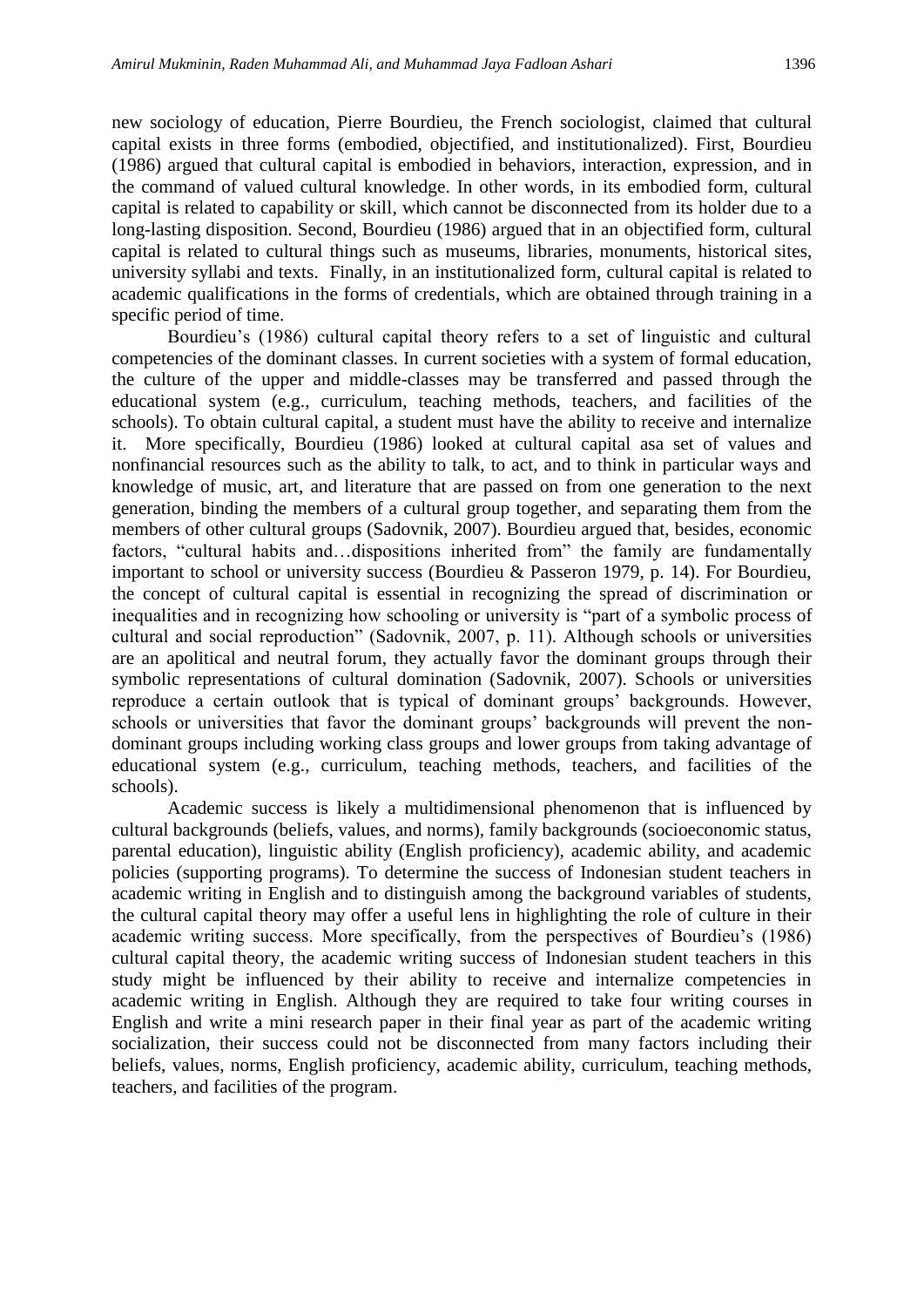#### **Methods**

For this study, we adopted a qualitative case study approach (Creswell, 2007; Johnson & Christensen, 2008; Merriam, 1998; Patton, 1990) to examine the experiences and voices of Indonesian student teachers' constraints and strategies related to academic writing in English at one English department public university in Jambi, Indonesia as he quantitative traditions of research such as surveys may not give in-depth information to achieve the purpose of this study. Johnson and Christensen (2008), Creswell (2007), and Merriam (1998) stated that case study research involves the study of an issue explored through one or more cases within a bound system. Moreover, Merriam (1998) wrote that a qualitative case study was an intensive and holistic description, explanation, and analysis of "a bounded system" (p. 27) or phenomenon such as a person, a program, an institution, a process, a social unit, a group, and a policy. For Creswell (1998), the bounded system can be restricted by time and place and the case can be a program, an activity, or individuals. In this study, we focused on exploring the experiences of Indonesian student teachers in English academic writing socialization at one Indonesian public university teacher training program in Jambi, Indonesia.

#### **Research Site and Sampling Procedures**

We conducted our current research at one Indonesian public university teacher training program in Jambi, the southern part of the Sumatra Island, Indonesia that has more than 600 students in the department. As English student teachers, participants in this study were required by their program to take four writing courses in English and to write a mini research paper in their final year. We obtained permission from the English language program chair and the dean of faculty of education. The names of people, places, and research site were concealed through the use of pseudonyms in order to protect the rights of participants. In this study, a purposeful sampling with a convenience case strategy was used. Creswell (2007) wrote, "convenience cases, which represent sites or individuals from which researcher can access and easily collect data" (p. 126). At the beginning, we planned to recruit 25-30 student teachers, however, only eleven student teachers voluntarily agreed to participate in the study. Six participants were male (Amin, Amar, Damar,Widodo, Bori, and Hendi) and five were female (Santi, Tina, Leni, Resti, and Fania). All of them majored in English education program and in their last year.

| No. | <b>Names</b> | Gender | Age | Major                     | <b>Current Status</b> |
|-----|--------------|--------|-----|---------------------------|-----------------------|
| 1.  | Amin         | Male   | 21  | English education program | BA/the last year      |
| 2.  | Amar         | Male   | 21  | English education program | BA/the last year      |
| 3.  | Damar        | Male   | 21  | English education program | BA/the last year      |
| 4.  | Widodo       | Male   | 21  | English education program | BA/the last year      |
| 5.  | Bori         | Male   | 21  | English education program | BA/the last year      |
| 6.  | Hendi        | Male   | 22  | English education program | BA/the last year      |
| 7.  | Santi        | Female | 21  | English education program | BA/the last year      |
| 8.  | Tina         | Female | 21  | English education program | BA/the last year      |
| 9.  | Leni         | Female | 22  | English education program | BA/the last year      |
| 10. | Resti        | Female | 21  | English education program | BA/the last year      |
| 11. | Fania        | Female | 21  | English education program | BA/the last year      |

**Table 1.** Participants' background information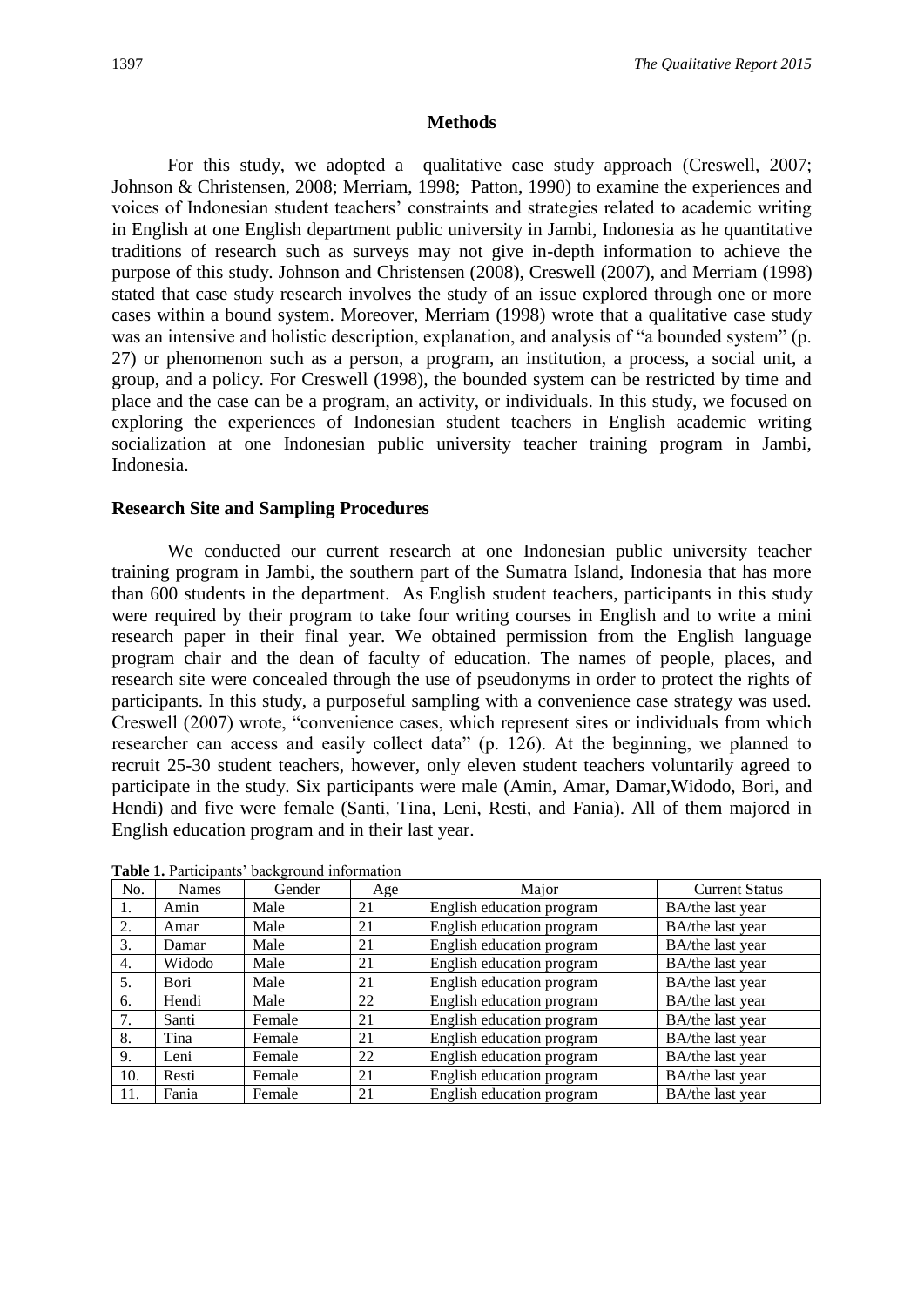#### **Data Collection**

The primary data for our study were collected through a semi-structured interview, which was conducted individually with each student teacher for approximately one hour at a location of the student's choice over a six-month period in 2013 (July to December 2013) with all participants. Additionally, the face-to-face interview for every participant did not take place once. It depended on the participants' time and willingness. During the interview, we began asking participants to talk about their experiences related to academic writing in English. For example, we asked, "What do you think about the four writing courses in English during your program?" We, then, asked them more specific questions related to our research inquiry, including their academic writing constraints, sources of the constraints or difficulties, and their strategies to overcome their difficulties and constraints. Each student teacher was given an option to answer interview questions in either Indonesian or in English. All student teachers elected to use English. As a result, any grammatical errors might appear in the excerpts. The interviews were conducted in English, audio-taped, and directly transcribed verbatim. The second interview was also conducted because participants were willing to share and add their experiences in our study. The second interview lasted approximately one hour for each participant at a location of the participant's choice. Additionally, to support the interview data, we also used a demographic background survey to obtain participants' backgrounds including age, gender, semester, and others.

#### **Data Analysis**

For the analysis of the data, we analyzed the demographic data descriptively while the interview data were transcribed individually and then analyzed by using the constant comparative method developed by Glaser and Strauss (1967). All the transcripts among the eleven participants were analyzed and compared to search similarities and differences. The transcripts were reread line-by-line in order to find regularities and emerging themes and subthemes among the data. Once all the interview data were coded and analyzed, we started to identify how themes and sub-themes help us to explain our research questions. During this process, we also removed or reduced overlapping and repetitive data. In this study, we used pattern coding to find mostly repetitive patterns of statements and consistencies among participants. This approach was chosen as it helped us to find patterns and regularity of participants' talks and statements.

#### **Trustworthiness**

To ensure the credibility of the inquiry or the "trustworthiness" (Lincoln & Guba 1985, p. 300) of our study, we conducted individual interviews lasting approximately one hour and to verify the accuracy of the data, findings, and interpretations (Creswell, 2007; Johnson & Christensen, 2008). We checked not only with the eleven participants but also with our colleagues that served as member checking. For example, we returned the transcribed interview data, findings, and final report to each participant. This approached was chosen to ensure that each participant agreed with the data that we used from them. All participants allowed us to use the data in our research.

#### **Findings**

The purpose of this qualitative study was to examine the experiences of Indonesian student teachers in English academic writing socialization at one Indonesian public university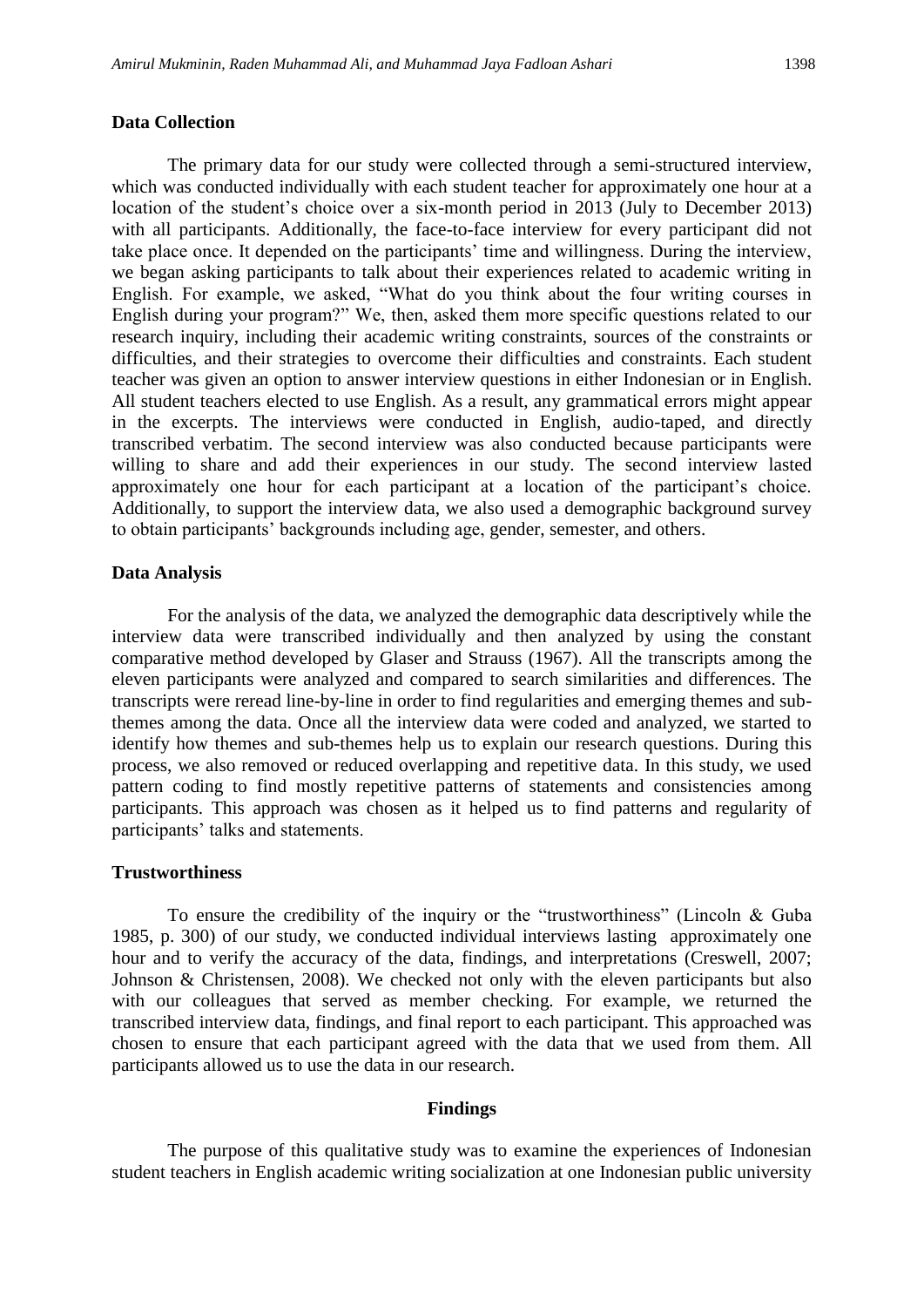teacher-training program, Jambi, Indonesia. Through the constant comparative method developed by Glaser and Strauss (1967), five salient themes that emerged in this research were

- 1) no English writing in cultural backgrounds,
- 2) needing long-lasting exposure and internalization,
- 3) lack of academic writing socialization,
- 4) lack of institutional supports, and
- 5) lack of lecturers' help due to higher power distance (see Table 2)

**Table 2.** Themes of the experiences of Indonesian student teachers in English academic writing

- No English writing in cultural backgrounds: Difficulties in producing and developing ideas
- Needing long-lasting exposure and internalization to different language rules: Broken English grammar
- Lack of academic writing socialization: Not well-prepared teaching methods
- Lack of institutional supports: Just friends and technological supports
- Lack of lecturers' help due to higher power distance

#### *No English Writing in Cultural Backgrounds: Difficulties in Producing and Developing Ideas*

Participants in this study came from a variety of cultural backgrounds and based on the constant comparative method among the participants, the findings of this study indicated that although participants had taken four writing courses in their education program, they reported that as student teachers of English education in Indonesian higher education, they faced a variety of difficulties and constraints related to academic writing in English due to their cultural backgrounds. In other words, although academic writing socialization through the four writing courses had been given to the participants, constraints in producing English in written forms among the participants still existed in this study. For example,

**Santi**: I have a good idea, I have something to talk, but it is really hard to make it in a good writing…I cannot make my paragraphs coherent.

Leni: It is really hard to do [writing], because I am the person who does not like to think. The problem is that it is hard for me to write in English.

**Amar**: It is hard to produce and develop my ideas because I do not have much experience in writing in English.

**Hendi**: I face many troubles in constructing my writing in English, I am not used to doing that… such as to combine the words to be [a] good composition.

Additionally, some other participants reported that they had no strongly cultural background knowledge in English academic writing leading them to face a variety of problems related to write paragraphs and to relate one paragraph to other paragraphs. For example,

**Bori**: When I write sentences and paragraphs, I [find] it difficult to relate them and it makes me stuck and cannot make the text to be more relevant. I feel demotivate when I saw other students' writing and I felt that my writing was bad. Then, it makes me lazy to continue my work.

**Damar**: It is really difficult to write many paragraphs if your [English] is not that good.

**Tina**: I got problems in organizing the ideas…to make my ideas coherent, cohesive, and grammatical. Actually my grammar is awful.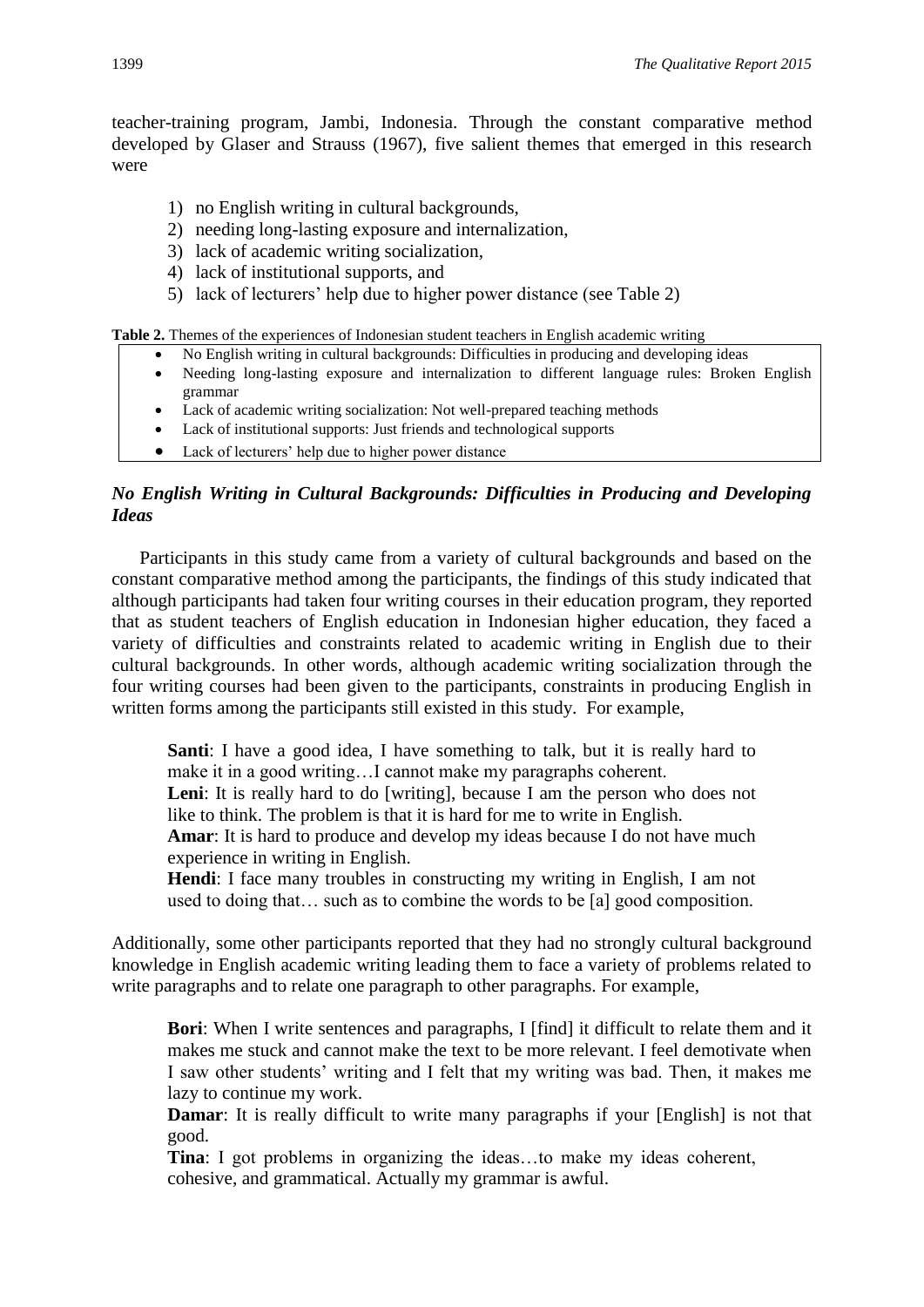The participants' statements above indicated that their cultural background knowledge in English academic writing had influenced their ability to produce and develop their ideas into good sentences and paragraphs although they had taken several writing courses and other related courses at their program. This indicated that participants' lack of English writing in cultural backgrounds prohibited them from producing a good academic paper.

#### *Needing Long-Lasting Exposure and Internalization to Different Language Rules: Broken English Grammar*

Bourdieu (1986) argued that to acquire cultural capital (resources), a student must have the ability to receive and internalize it. In this study, participants reported that their program had tried to internalize and socialize English academic writing through their academic courses; however, they still encountered problems in the acquisition of language rules in English. This might prevent them from constructing a good sentence and paragraph in English, which is different from their mother tongue, Indonesian. For example,

**Fania**: The problem is that it is not easy to support my paragraphs and develop the ideas. It is difficult to combine the sources with my ideas if my grammar is not good.

**Amin**: My grammar is not good. There are many things that I do not know from grammar. I do not pay attention to grammar; I just write what is in my mind. I am afraid of expressing my English because the lecturers always talk about grammar and grammar, it makes me afraid.

**Bori**: I am not really good at grammar. So, I cannot write my ideas or topics fluently.

**Santi**: I think I'm bad in grammar you know...my grammar is so bad, my paragraphs become incoherent.

**Widodo**: Grammar is my biggest problem. I do not know how to say it.

**Resti**: This is one of my problem[s] in writing, sometimes I just focus on the idea that I want to write, but sometimes I use my feeling to use grammar.

Grammar is a key to constructing good sentences in writing*.* The findings above indicated that although they tried to internalize the concepts of English grammar through their academic involvement in their program, participants generally reported that they had problems with English grammar, which led them to be frustrated in producing and developing ideas and topics. This kind of constraints might have demotivated them to produce a good writing.

#### *Lack of Academic Writing Socialization: Not Well-Prepared Teaching Methods*

Writing including in English is not a single unit, however, it involves abilities, processes, and relationships requiring academic socialization models of academic writing (Deane, Odendahl, Quinlan, Fowles, Welsh, & Bivens-Tatum, 2008; Jones, Turner, & Street, 2008). The participants of this study during their teacher training were required to take courses of Writing I, II, III, and IV suggesting that they were supposed to have a good foundation in writing through well-organized teaching methods and materials in academic writing. However, participants reported that they were disappointed with what they experienced during the academic writing internalization due to monotonous teaching methods. They reflected,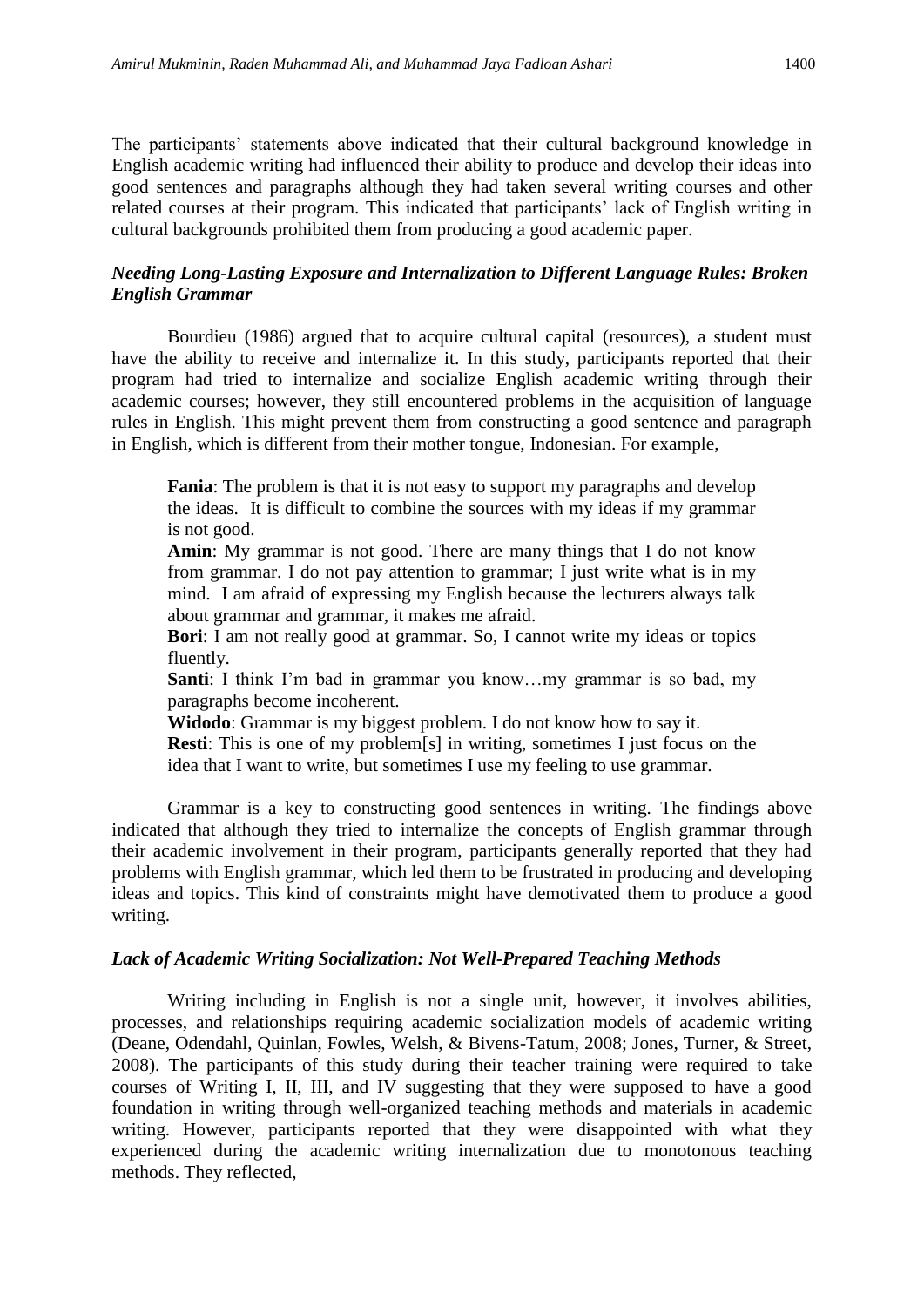**Resti**: I think some lecturers underestimate this skill [writing]. They just asked the students to write without understanding what are the goals or aims of the subject? Writing I, II, and III were disappointing… [in] Writing IV, the lecturer did not explain [teach] very well. I can say that my friends can sleep in her class. I want lecturers that guide me step by step in writing that makes me more understand about what we should do first in writing.

**Tina**: I learnt nothing in writing I and II. I learnt some in writing III. I know how to make an outline, etc. We only got a task to write 100 words and 200 words without feedback from the lecturer in writing I and III. It looks like the lecturer not ready yet to teach us.

**Bori**: Writing class, I think writing class in university is a kind of repetition. Amin: If a student gives his or her product of writing please appreciate it. After that, give us strategies on how to write, not a classic strategy. Then, help us to find the reference with a sample.

Additionally, other participants of this study reported that lecturers who taught the writing courses did not create interesting writing classes. The classes were boring and let them lose their concentration on writing classes. They reflected,

**Hendi**: The lecturers have to use fun ways to give comprehensible input for students. If the lecturers still use the same ways, I believe that the students will not write properly. The way of teaching is not good.

**Bori**: I think for a lecturer if you want to make a writing class good, I think a lecturer should make writing activity not bored.

The data indicated that writing I, II, III, and IV were not taught well. As a result, their academic writing socialization did not provide them with strong foundations for producing good sentences and paragraphs, which finally facilitates them to write a research paper.

#### *Lack of Institutional Supports: Just Friends and Technological Supports*

One of the crucial themes was lack of institutional supports*.* Participants perceived that their institution, particularly their faculty and department contributed no supports to help them out of the academic writing challenges. They reported that although their university through their department's curriculum required them to have the ability to write a research paper, supports were absent. Nevertheless, participants learned together with their classmates to overcome their academic writing problems. They thought that their friends understood more about their problems on academic writing process. They reflected,

**Fania**: I discussed with my friends as it is not only my problem in writing, but also my friends.

**Bori**: I pushed myself to think hard, I [also] asked other students, and they also share something to me.

**Santi:** I ask them teach me on how to write good academic writing.

Also, other participants reported that the advancement of technology helped them when they had problems in academic writing. They used internet to find good research articles and learned directly from the articles on how to make good sentences and paragraph. For example,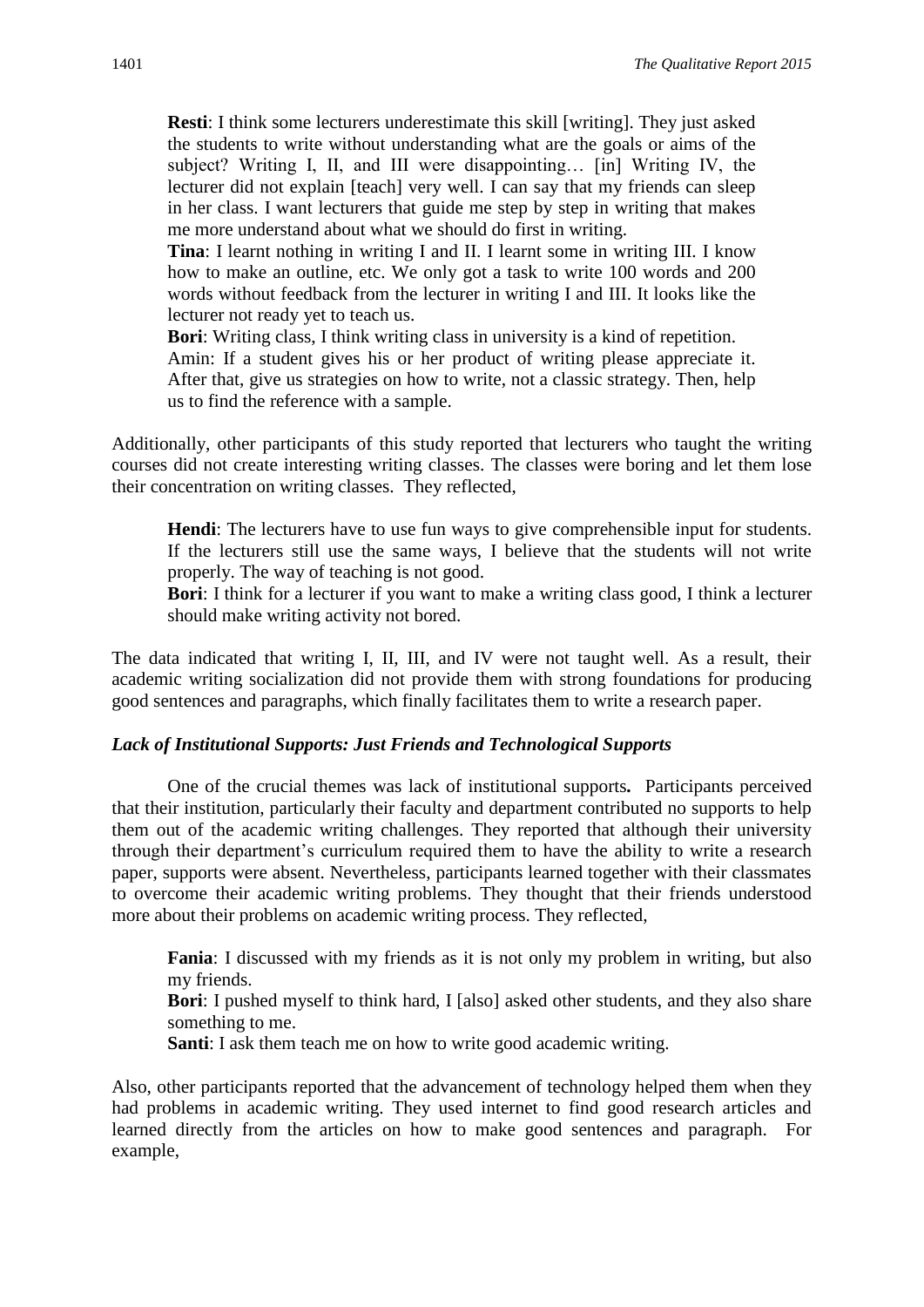**Hendi**: Sometimes, I try to download many research articles from internet and I learn from them on how to construct a good sentence and paragraph.

**Bori**: If my writing is irrelevant, I will search again. I browse again. I belong to a person who maximizes the function of IT.

**Leni**: I search from many sources and then learn from them.

The examples of excerpts above describe participants' feelings and thoughts that although their institution did not provide them with enough supports in terms of facility of learning, they looked for supports by themselves. However, unceasing lack of institutional supports would lead them to face even more challenges in English academic writing and it was worsened by the fact that as student teachers of English education in this study had no writing cultural backgrounds.

#### *Lack of Lecturers' Help Due to Higher Power Distance*

Previous literature has indicated that the power distance (PDI) is "a characteristic of a culture that defines the extent to which the less powerful persons in a society accept inequality in power and consider it as normal" (Hofstede, 1986, p. 307). The power distance (PDI) score of Indonesia was 78, suggesting that the high power distance (PDI) in Indonesia indicated that there was a high level of inequality of power and wealth within the society, but accepted by the society as part of their culture (Hofstede, 1986) including in higher education, government, organizations, and even within families. In this study, participants reported that due to higher power distance culture in Indonesia, they were afraid of discussing their challenges in English academic writing. For example,

**Fania**: I just hope they [lecturers] learn how to interact to the students, because every student is different. Lecturers need to understand us.

**Amin**: If they want to teach us, every task given should be given feedbacks to the students. Moreover, the student like me, they should pay more attention. I only consult when my lecturer ask about it.

**Tina**: Writing is difficult and lecturers are difficult to ask for discussing due to our culture. So, it becomes worse in academic writing.

The data indicated that higher power distance accepted by the Indonesian society as part of their culture happened in Indonesian higher education had made a gap between lecturers and participants inside and outside the classroom. Although all participants were asked about the gap due to the culture, several of them were reticent to share their feelings and thoughts.

#### **Discussion and Policy Implications on Teacher Education Management**

The purpose of this qualitative study, within Bourdieu's (1986) cultural capital theory, was to examine the experiences of student teachers in English academic writing socialization at one Indonesian public university teacher training program in Jambi, Indonesia. In this study, the experiences of Indonesian student teachers were described and interpreted from participants' personal reflections and perspectives. The findings of this study shed light on our understanding of difficulties and constraints encountered by English education student teachers at a non-English speaking university in Indonesia in producing academic writing. In addition, the findings of this study described what aspects of the English education student teachers' academic writing experiences were ignored. However, although a number of studies (e.g., Adams, 2003; Castro, 2004; Ellis & Yuan, 2004; Erkan & Saban, 2011; Gupta &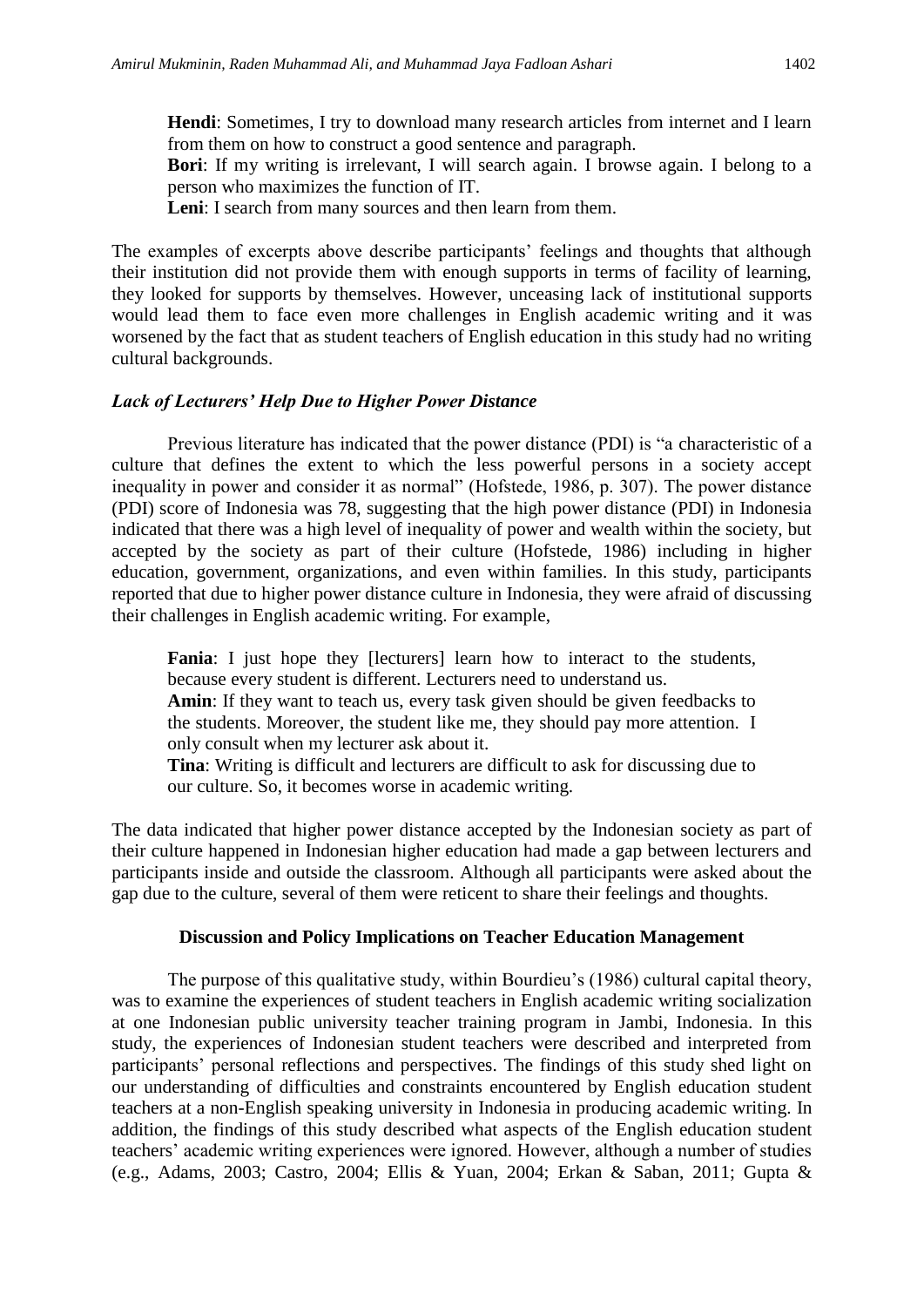Woldemariam 2011; Johnson, 1992; Lee, 2002; Lynch & Maclean, 2000; Snellings, Van Gelderen, & De Glopper, 2004) have been done related to writing in English as a second or foreign language, research on the experiences of the Indonesian student teachers in English academic writing seems to be understudied, especially from the perspectives of cultural capital (resources) theory. Using cultural capital (resources) theory as a lens, we found five salient themes including

- 1) no English writing in cultural backgrounds: difficulties in producing and developing ideas,
- 2) needing long-lasting exposure and internalization to different language rules: broken English grammar,
- 3) lack of academic writing socialization: not well-prepared teaching methods,
- 4) lack of institutional supports: just friends and technological supports,
- 5) lack of lecturers' help due to higher power distance.

While it was not easy to decide what determinants made the participants in this study face English academic writing challenges in class though they had been taught several writing courses and what determinants contributed a greater role than others in student teachers' academic writing challenges as all of these determinants appeared to be complexly interlinked. However, through the lens of cultural capital and the constant comparative method for data analysis, we concluded that those five major themes were intertwined and influenced the success of Indonesian student teachers in English academic writing.

The findings of our study indicated that although academic writing culture and socialization through the four writing courses had been provided for the participants, they were still challenged to produce English in written forms because writing in English was not fully internalized in their life as they just received it through four writing courses, learned it in a non-English speaking country, and were taught by non-native speakers. Bourdieu (1986) in his cultural capital theory argued that to obtain cultural capital, a student must have the ability to receive and internalize it. More specifically, Bourdieu (1986) looked at cultural capital as a set of values and nonfinancial resources such as the ability to talk, to act, and to think in particular ways and knowledge that are passed on from one generation to the next generation, binding the members of a cultural group together, and separating them from the members of other cultural groups (Sadovnik, 2007). In this study, writing socialization and training through the four writing courses were not able to provide participants with experience and skills for writing well in English, suggesting that participants needed longlasting exposure and internalization related to different language rules. Those rules would help them to be able to obtain academic writing ability in English such as the fluency, complexity, and accuracy of their written product as Ellis and Yuan (2004) in their study on 42 Chinese learners' written narratives found that students who were provided with pre-task planning could produce greater fluency and greater syntactic variety while students with no planning tasks were under pressured in terms of formulating, executing, and monitoring their written product.

With regard to teaching methods for writing course and learning process, previous studies have confirmed the importance of well-prepared writing courses, writing training and experience related to unity (the connection all ideas to a single topic), coherence (sentences and ideas are connected), logical bridges (The same idea of a topic is carried over from sentence to sentence), transitional words (e.g., however), conciseness, fluency, complexity, and accuracy. For example, Lee (2002) investigated the explicit teaching of coherence in writing for university students in Hong Kong. The findings showed that at the end of the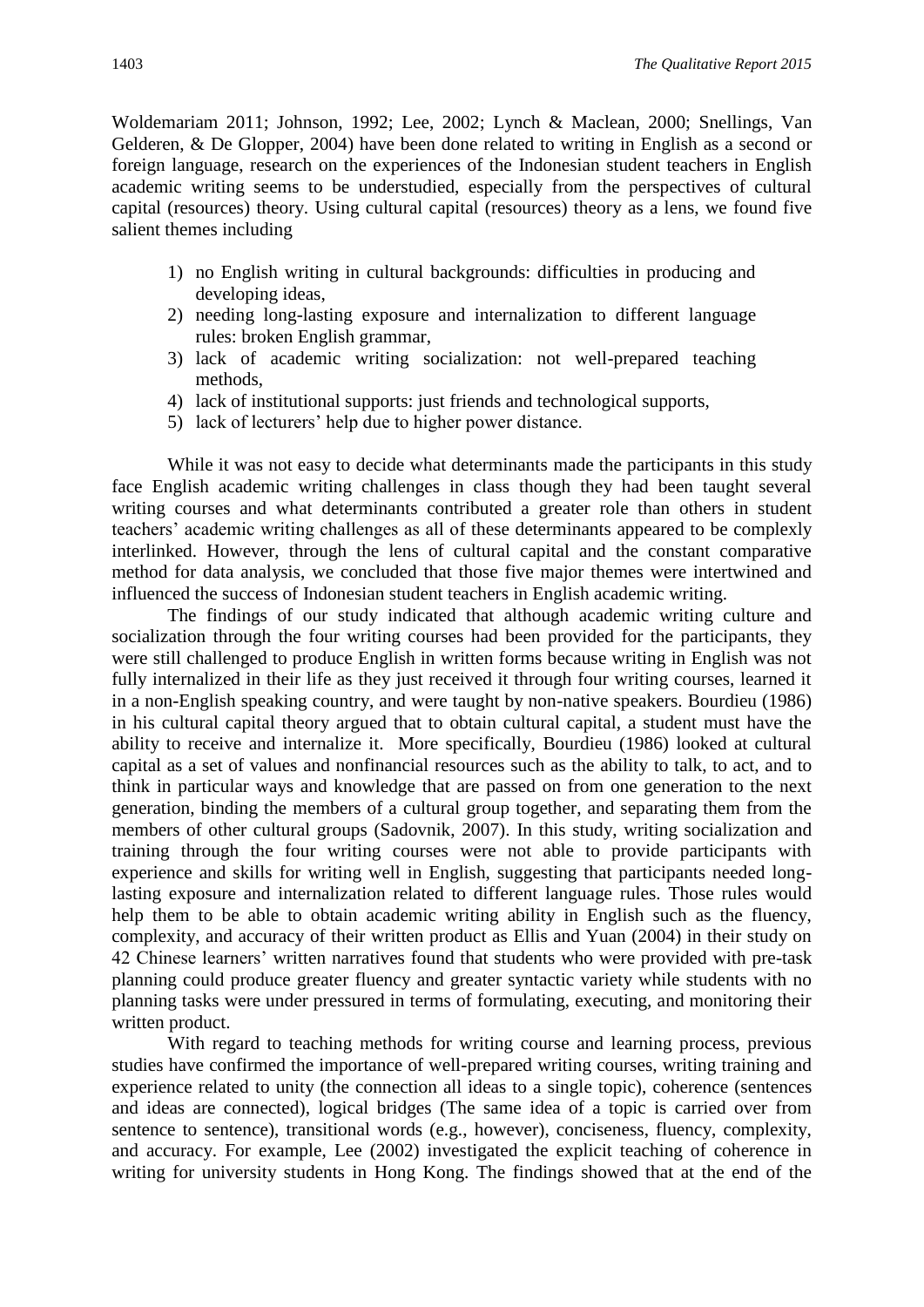explicit teaching of coherence, students improved the coherence of their writing. Additionally, Lynch & Maclean (2000) reported that task treatment had positive impact on pedagogical procedure and helped learners to develop their interlanguage for different areas of skills. In a 2003 study Adams studied three types of task treatments (e.g., task repetition, noticing, and noticing plus stimulated recall session), the research findings showed that learners who participated in noticing plus stimulated recall session group were incorporating significantly more target like forms in the post-treatment output than the learners from the other groups. Also, Snellings, Van Gelderen, and De Glopper (2004) compared written productive translation task and lexical decision task in order to examine or measure written lexical retrieval. They found that written productive translation task is a reliable and valid measure for the speed of written lexical retrieval. But lexical decision task is not a reliable and valid measure for the speed of written lexical retrieval. However, in our study we found that participants as student teachers were not well-prepared in writing courses that they took during their study. Consequently, participants reported that they were disappointed with what they experienced during the academic writing internalization due to monotonous teaching methods. Under such conditions, student teachers in our study may not have ability to receive and internalize what Bourdieu and Passeron (1979) called cultural habits and dispositions from their institution, especially academic writing culture in English as Bourdieu (1986) argued that cultural capital, in its embodied form, was related to capability or skill which cannot be disconnected from its holder due to a long-lasting disposition. In our study, although our participants had taken four writing courses, it was not enough for them to be able to internalize academic writing culture in English.

Our research also revealed that student teachers were not only challenged by lack of institutional supports but also challenged by lack of lecturers' help. However, a 2011 study done by Gupta and Woldemariam (2011) indicated that students who frequently obtained early support and encouragement from significant others were found to be successful in writing. Additionally, a study by Erkan and Saban ( 2011) indicated that students with lowlevel writing apprehension (anxiety) would do better on a writing skill test than those with high-level writing apprehension in a foreign language. The findings of the two studies suggest that without extensive writing practices, training, experience, and supports from others, success in writing in English as a foreign language will be absent. In our study, lack of supports either from their institution or from their lecturers led them to face even more challenges in English academic writing and prohibit them from producing a good academic paper. So, from the perspective of cultural capital theory (Bourdieu, 1986), participants in this study should acquire embodied cultural capital to succeed in academic writing through their teacher education program as English is not their first language rather it is still a foreign language.

Implications for teacher education management, policies, practices, and programs can be drawn from the findings of this study. The findings from this study indicated that participants had no writing cultural backgrounds and needed long-lasting exposure and internalization to different language rules. As a result, they had difficulties in producing and developing ideas in their writing courses. University, faculty, and department should provide them with programs for helping student teachers receive and internalize writing practices, training, experience, and supports related to language rules, unity, coherence, logical bridges, transitional words, conciseness, fluency, complexity, and accuracy. Additionally, it takes time for student teachers to write in English as foreign language such as academic papers. University and faculty through department and lecturers should provide student teachers with assistance with writing, workshops, seminars, and conferences for helping them obtain inputs and supports from other students, lecturers, professors from other universities. Moreover, providing student teachers with writing center and writing partners for aiding them to discuss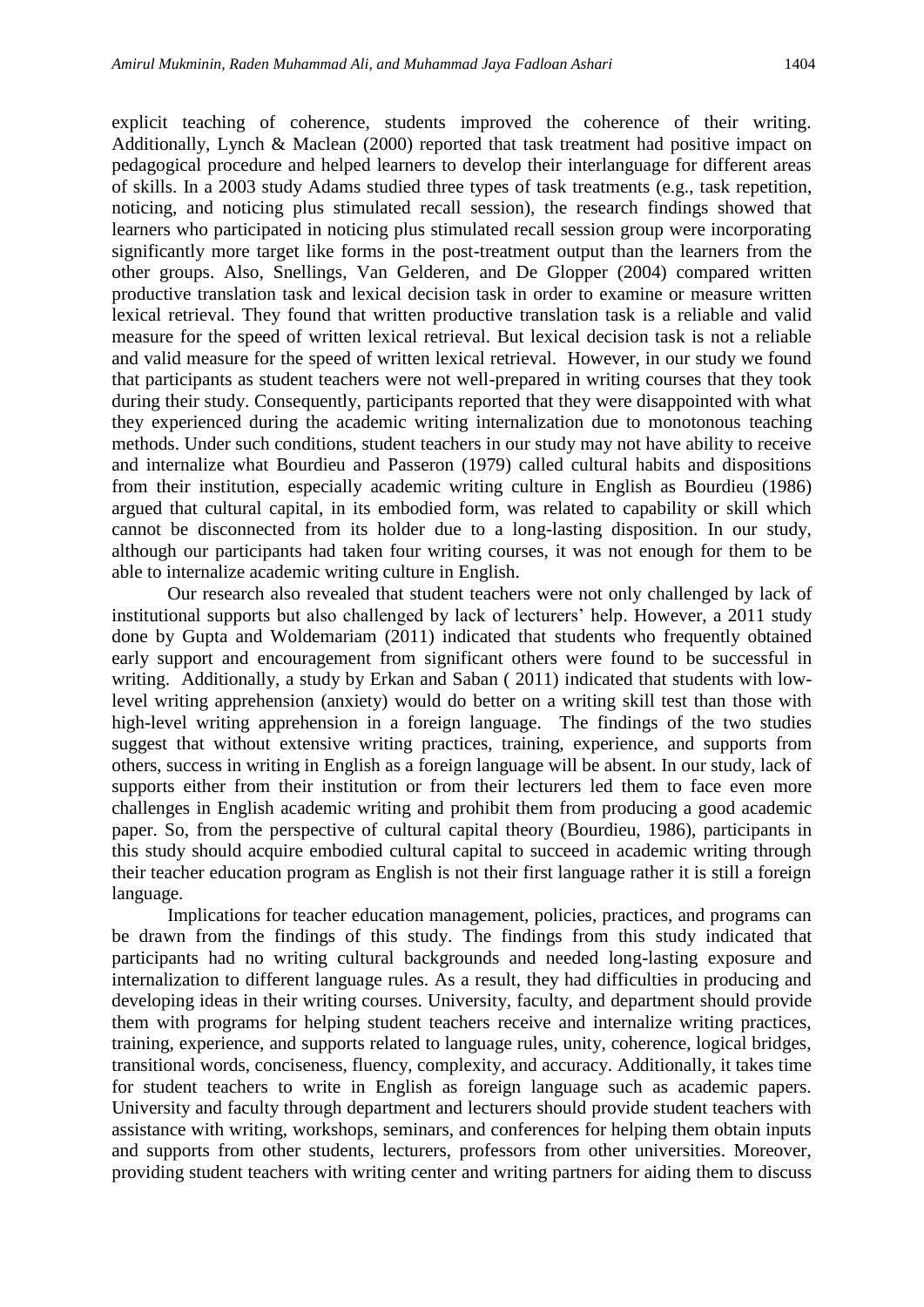their challenges, problems, difficulties, and feelings related to English academic writing is also important. Additionally, our finding revealed that student teachers had lack of lecturers' help due to higher power distance. Some recommendations for lecturers include,

- 1) taking the lead in connecting with student teachers because these students will not always turn to their lecturers or advisers and most likely will wait for a lecturers to initiate communication and
- 2) facilitating regular meetings with students to share perspectives and voice concerns or providing structured academic advising sessions for student teachers related to English academic writing during offices hours.

However, the findings of this study should be considered in the view of some limitations. Despite the fact this study will potentially contribute the sort of evidence necessary for providing supports for student teachers in terms of academic and non-academic programs and policies to university, faculty, department policymakers who need to facilitate student teachers' academic writing, participants may not be representative of all Indonesian student teachers. There may be differences of English academic writing experiences and challenges faced by Indonesian student teachers from one department to other departments and from one university to other universities. Future research may include a larger sample of Indonesian student teachers from different departments or universities.

Regardless of its limitations, the findings from this study contribute to our understanding of the writing training, process, and experiences of particularly Indonesian student teachers in English academic writing at one English teacher education program at one public university in Jambi, Indonesia. The findings indicated that using the cultural capital framework, this study offered in-depth insight and understanding on what Indonesian student teachers experienced during their writing courses at their home culture. The findings of our study confirmed that participants as student teachers in a non-English speaking university experienced a variety of English academic writing challenges. Their challenges in English academic writing were much likely influenced by their cultural backgrounds (beliefs, values, and norms in writing), family backgrounds (no writing culture), linguistic barriers (lack of English proficiency), academic ability, and academic policies (no institutional supporting programs). Five common processes (experiences) the Indonesian student teachers in this study seemed to go through were

- 1) no writing cultural backgrounds: difficulties in producing and developing ideas,
- 2) needing long-lasting exposure and internalization to different language rules: broken English grammar,
- 3) lack of academic writing socialization: not well-prepared teaching methods,
- 4) lack of institutional supports: just friends and technological supports,
- 5) lack of lecturers' help due to higher power distance.

#### **References**

- Adams, R. (2003). L2 output, reformulation and noticing: Implications for IL development. *Language Teaching Research*, *7* (3), 347-376.
- Bourdieu, P. (1986). The forms of capital. In J. G. Richardson (Ed.), *Handbook of theory and research for the sociology of education* (pp. 241-258)*.* New York, NY: Greenwood Press.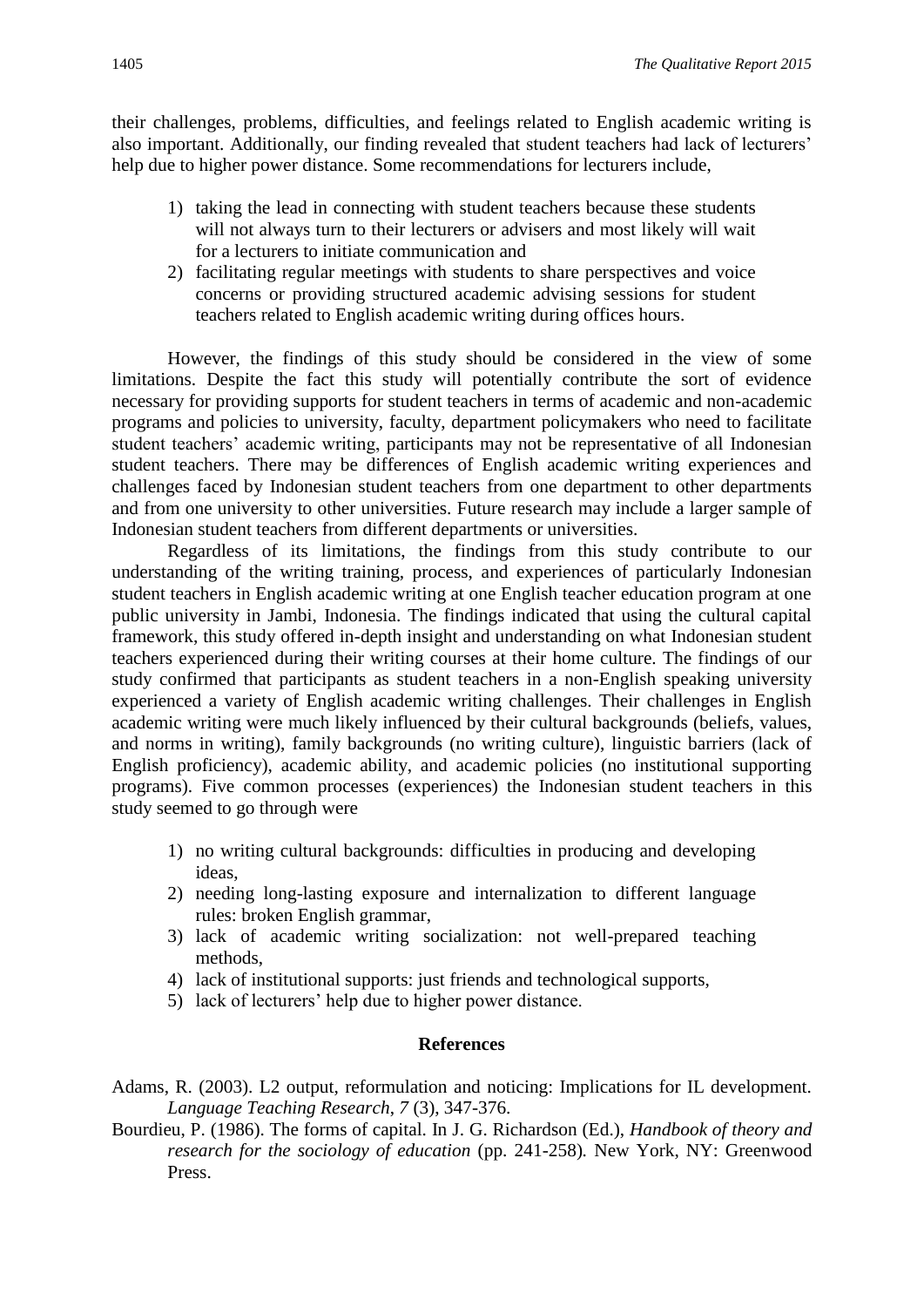- Bourdieu, P., & Passeron, J. C. (1979). *The inheritors: French students and their relations to culture*. Chicago, IL: University of Chicago Press.
- Castro, C. D. (2004). Cohesion and social construction of meaning in the essays of Filipino college students writing in L2 English. *Asia Pacific Education Review, 5*(2), 215-225.
- Creswell, J. W. (1998). *Qualitative inquiry and research design: Choosing among five traditions.* Thousand Oaks, CA: Sage Publications, Inc.
- Creswell, J. W. (2002). *Research design: Qualitative, quantitative, and mixed methods approaches.* (2nd ed.). Thousand Oaks: Sage Publications.
- Creswell, J. W. (2007). *Qualitative inquiry & research design.* Thousand Oaks, CA: Sage Publications.
- Deane, P., Odendahl, N., Quinlan, T., Fowles, M., Welsh, C., & Bivens-Tatum, J. (2008). *Cognitive models of writing: Writing proficiency as a complex intergrated skill.* Princeton, NJ: ETS.
- Ellis, R., & Yuan, F. (2004). The effects of planning on fluency, complexity and accuracy in second language narrative writing. *Studies in Second Language Acquisition, 26*, 59- 84.
- Erkan, D. Y., & Saban, A. I. (2011). Writing perfomance relative to writing apprehension, self-efficacy in writing, and attitudes toward writing: A correlational study in turkis tertiary-level EFL. *The Asian Journal Quarterly*, *13* (1), 163-191.
- Gan, Z., Humphreys, G., & Lyons, L. (2004). Understanding successful and unsuccessful EFL students in Chinese universities*. The Modern Language Journal, 88*(ii), 228-244.
- Glaser, B., & Strauss, A. (1967). *Discovery of grounded theory*. Chicago, IL: Aldine.
- Graham, S. (2010). Facilitating writing development. In D. Wyse, R. Andrews, & J. Hoffman (Eds), *The Routledge international handbook of English language, and literacy teaching* (pp. 125–136)*.* New York, NY: Routledge.
- Gupta, D., & Woldemariam, G. S. (2011). The influence of motivation and attitude on writing strategy use of undergraduate efl students: Quantitative and qualitative persepective. *The Asian of EFL Journal Quarterly*, *9* (1), 34-74.
- Hofstede, G. (1986). Cultural differences in teaching and learning*. International Journal of Intercultural Relations, 10*(3), 301-320.
- Johnson, P. (1992). Cohesion and coherence in compositions in Malay and English. *RELC Journal*, *23* (2), 1–17.
- Johnson, B., & Larry B. C. (2008). *Educational research: Quantitative, qualitative, and mixed approaches*. Boston, MA: Sage Publications.
- Kurt, G., & Atay, D. (2007). The effects of peer feedback on the writing anxiety of prospective Turkish teachers of EFL. *Journal of Theory and Practice in Education*, *3*(1), 12-23.
- Lee, I. (2002). Teaching coherence to ESL students: A classroom inquiry. *Journal of Second Language Writing*, *11*, 135–159.
- Lincoln, S. Y., & Guba, G. E. (1985). *Naturalistic inquiry.* New York, NY: SAGE Publications.
- Lynch, T., & Maclean, J. (2000). Exploring the benefits of task repetition and recycling for classroom language learning. *Language Teaching Research, 4* (3), 221-250.
- McLeod, S. (1987). Some thoughts about feelings: The affective domain and the writing process. *College Composition and Communication*, *38*(4), 426-435.
- Merriam, S. B. (1998). *Qualitative research and case study applications in education*. San Fransisco, CA: Jossey-Bass.
- Patton, M. Q. (1990). *Qualitative evaluation and research methods.* Thousand Oaks, CA: Sage Publications.